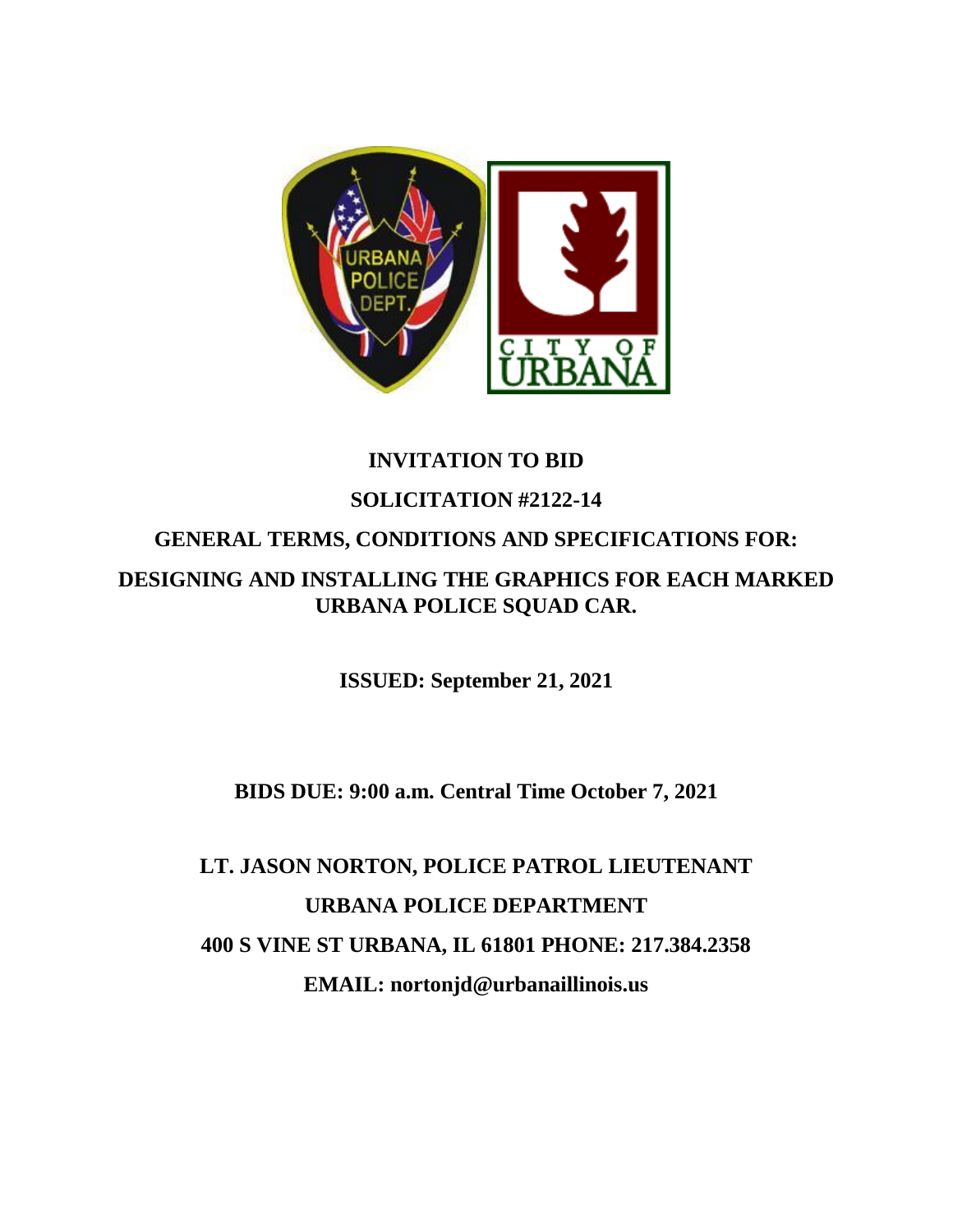## **GENERAL TERMS AND CONDITIONS**

## **Invitation to Bid**

The City of Urbana Police Department is seeking bids for a vendor to submit no less than (3) graphic designs to be installed on the departments new squad car fleet. Once the design is chosen. The vendor will be responsible for installing the graphics on the squad cars. The vendor will also be responsible for maintaining the ability to reproduce the graphics and installing them throughout the life cycle of the fleet, which is typically three to five years after the initial installation. Initial installation and all repairs must be completed within ten miles of 400 S. Vine Urbana Illinois, 61801. The bid pricing is valid for (180) days once the bid is awarded. Vendors must submit a complete bid to the Urbana Police Department by 9:00 a.m. October 7, 2021.

## **Intent**

The City intends to accept one (1) bid from a qualified and responsible vendor for the design and installation of graphics on the new squad car fleet under **Specifications** for the purpose of outfitting the department herein, and accordingly is furnishing herein a set of specifications by which such bids shall be judged.

However, the City reserves the right to determine the acceptability or unacceptability, or to reject any subpart and/or all bids, or to negotiate the effects and costs of any such bids prior to reaching a decision on the awarding of the contract. The City reserves the right to abandon the winning bid if the vendor does not comply with each condition listed in this document.

## **Contact Person**

Lt. Jason Norton Urbana Police Department 400 S Vine St Urbana, Illinois 61801 217.384.2358

[nortonjd@urbanaillinois.us](mailto:nortonjd@urbanaillinois.us)

## **Meeting Specifications**

The terms, conditions and specifications included in this package describe what the City thinks are necessary to meet the performance requirements of the City, and shall be considered the minimum standards expected of the Vendor. The City shall require all Vendors to fully comply with the specifications.

The City reserves the right to determine the acceptability or unacceptability of any and all bids.

## **Investigation by Potential**

It shall be the responsibility of the Vendor to thoroughly read and understand the information, instructions, and specifications. Vendors are expected to fully inform themselves as to the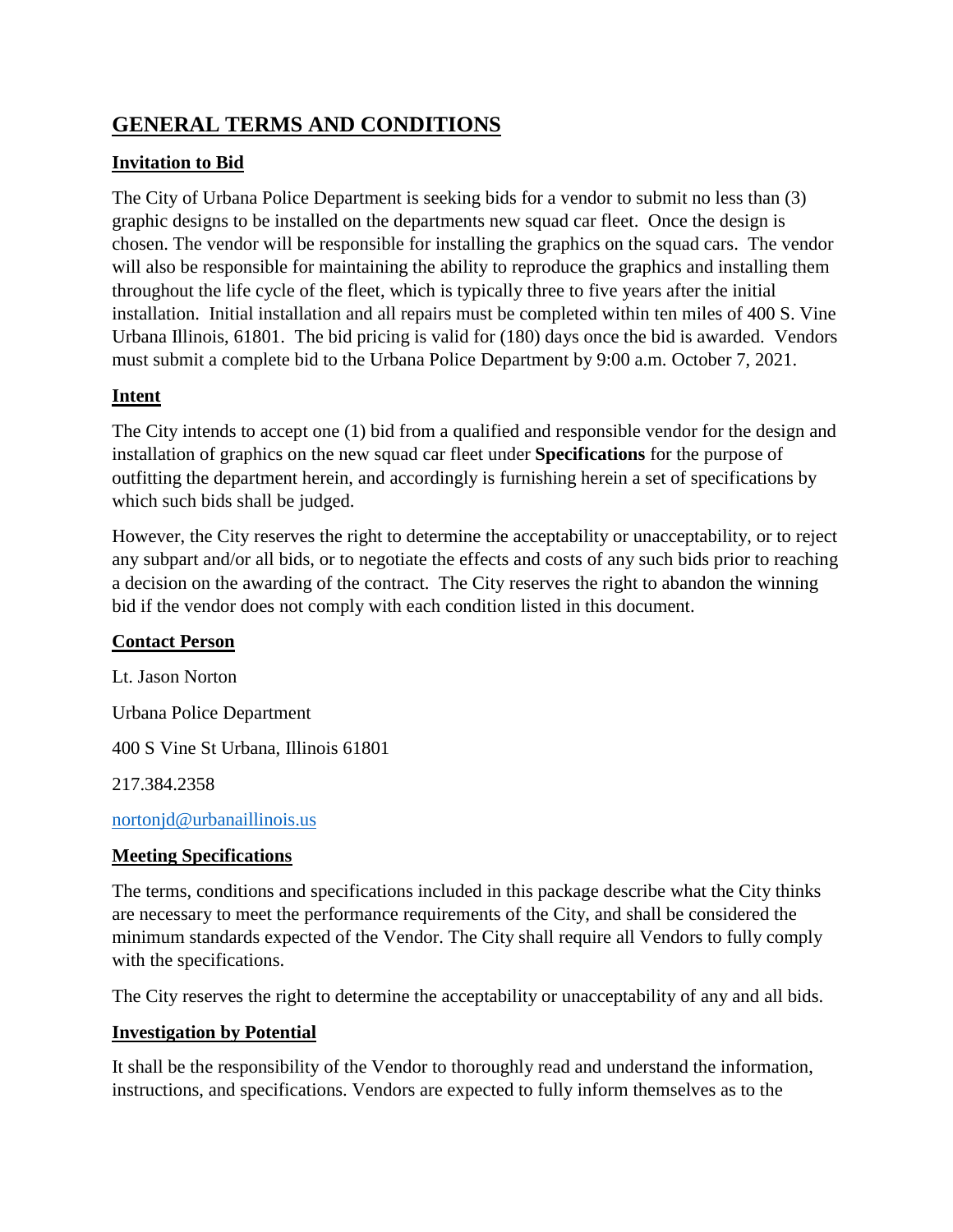conditions and requirements of the services to be provided. Failure to do so is at the Vendor's own risk. No plea of error or plea of ignorance by the Vendor of conditions that exist or that may hereafter exist as a result of failure or omission on the part of the Vendor to make the necessary examinations and investigations will be accepted as a basis for varying the requirements of the City. The City will assume that submission of a bid means that the Vendor has familiarized itself with the conditions and requirements and intends to comply with them unless specifically noted otherwise.

#### **Format for Submissions**

A properly prepared bid shall consist of:

Price Quotation Sheet listing all the equipment and related model or part number, the quantity of the equipment, individual price and total price for all the material listed at the bottom of the bid.

#### **Bid Delivery Procedures**

**Sealed bids shall be delivered to the Urbana Police Department, 400 S Vine St, Urbana, Illinois, 61801 no later than 9:00 a.m. October 5, 2021.** Sealed envelopes should be clearly labeled "Police Squad Car Graphics Design and Installation" with the Vendor's name and address. If sent by mail, the sealed envelope containing the bid must be enclosed in another envelope addressed to the City at the location stated in this paragraph.

Bids arriving after the above specified time, whether sent by mail, courier, or in person, shall not be accepted. These bids will either be refused or returned unopened. It is the Vendor's responsibility for timely delivery regardless of the methods used. Mailed bids that are delivered after the specified time will not be accepted regardless of the postmarked date or time on the envelope. Facsimile ("fax") machine transmitted bids shall not be accepted.

## **Withdrawals; Declinations**

A written request for the withdrawal of a bid will be granted if the request is received by Lt. Jason Norton prior to the specified time of opening. However, after a bid is opened, it will be binding for a period of sixty (60) calendar days.

#### **Non-Acceptance of Bids**

No bid shall be accepted from, or contract awarded to, any person, firm, or corporation that is in arrears or is in default to the City upon any debt or contract, or that is a defaulter, as surety or otherwise, upon any obligation to the City, or has failed to faithfully perform any previous contract with the City.

#### **Bid Opening Procedures**

The opening of all bids shall commence immediately after the stated due date and time above, at the Urbana Police Department, 400 S. Vine St, Urbana, Illinois and the names of all Vendors and their bids shall be publicly read. All potential Vendors and the public may attend the bid opening. The City shall then take all bids under review. The City will render a decision within fifteen (15) working days after the opening of bids.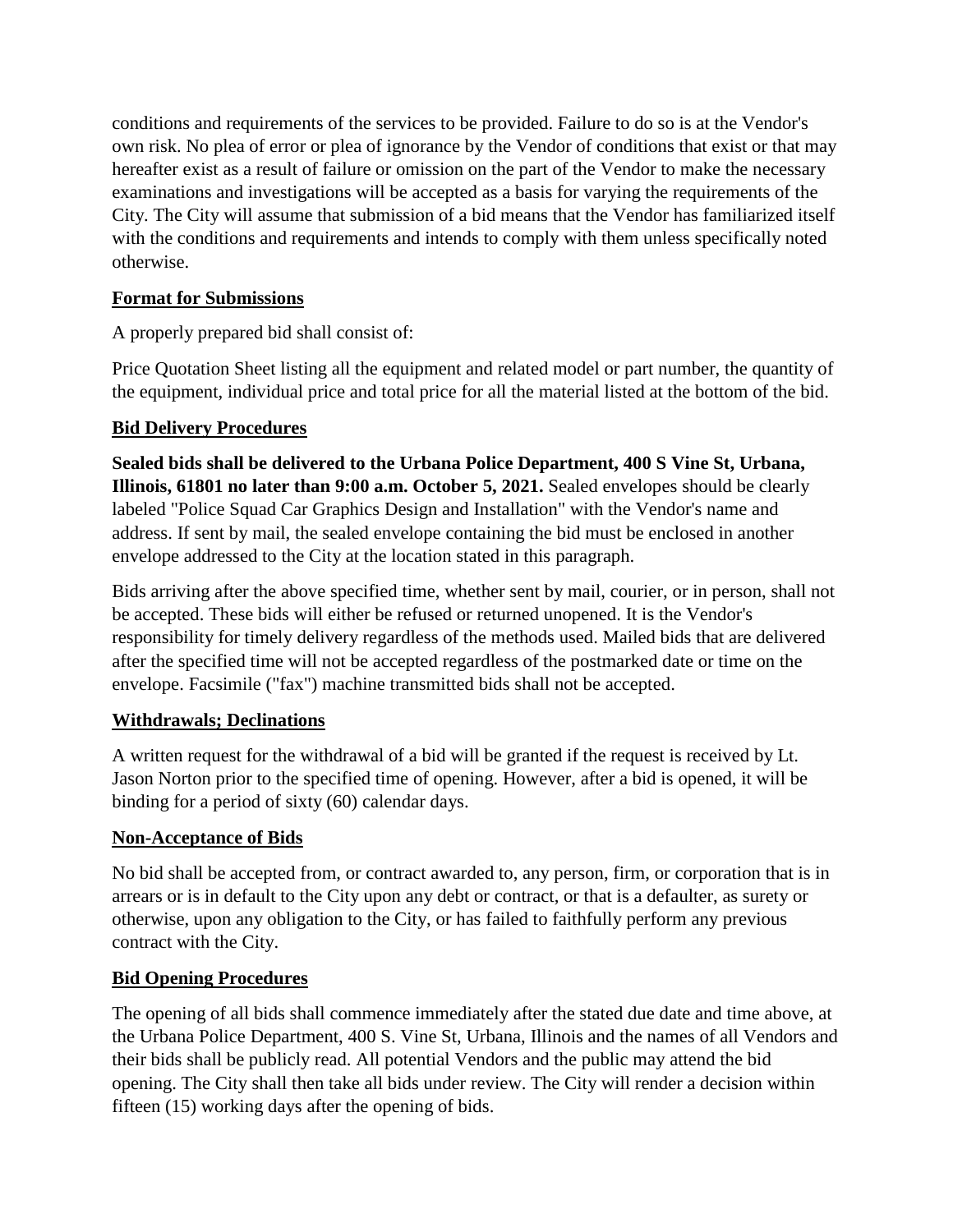**Competency of Vendors** The opening, reading or posting of bids shall not be construed as acceptance by the City of the Vendors as being qualified, responsible candidates. The City reserves the right to determine the competence and financial and operational capacity of any Vendor. Upon request of the City, the Vendor shall furnish evidence as may be required by the City to evaluate its ability and resources to accomplish the services required by the specifications herein. The City shall unequivocally be the sole and final judge of such competency, and its decision shall be final and not subject to recourse by any person, firm, or corporation.

**Post Selection Documentation** The selected Vendor will be required to submit the following forms supplied by the City:

Equal Employment Opportunity Workforce Statistics Form (if bid exceeds \$10,000.000)

Vendor Representations and Additional Duties (VRAD) Form

IRS Form W-9

## **Equal Employment Opportunity**

During the term of this Contract, the Vendor shall comply in all respects with the Equal Employment Opportunity Act. The Vendor shall have a written equal employment opportunity policy statement declaring that it does not discriminate on the basis of race, color, religion, sex, national origin, disability, or age. Findings of non-compliance with applicable State or Federal equal employment opportunity laws and regulations may be sufficient reason for revocation or cancellation of this purchase.

## **Non-Collusion**

In submitting this bid, the Vendor declares and warrants that the only persons or parties interested in the bid as principals are those named herein; and that the bid is made without collusion with any other person, firm or corporation.

## **Payments**

The Contractor will be paid for all products or services properly rendered within sixty (60) days of receipt of an invoice by the City. All amounts on the Price Quotation Sheet shall be listed in whole U.S. dollars. All blanks on the Price Quotation Sheet must be correctly filled in. Use of a computer or typewriter to fill in the price quotation sheets is strongly encouraged. Neatly handwritten price quotation sheets are acceptable provided they are clear, legible, and in black ink. The City cannot and will not be responsible for bid submissions or Price Quotation Sheets that are illegible or unintelligible. All forms requiring signatures must be properly signed in ink in the proper spaces

## **Schedule**

The selected vendor shall submit no less than (3) renderings or designs to the department no more than (30) days once the bid has been awarded. The selected vendor shall be notified when the squad car fleet is ready for the installation of the graphics. Once the vendor is notified, they must complete the installation of the graphics on the entire fleet (9-10 marked units and 3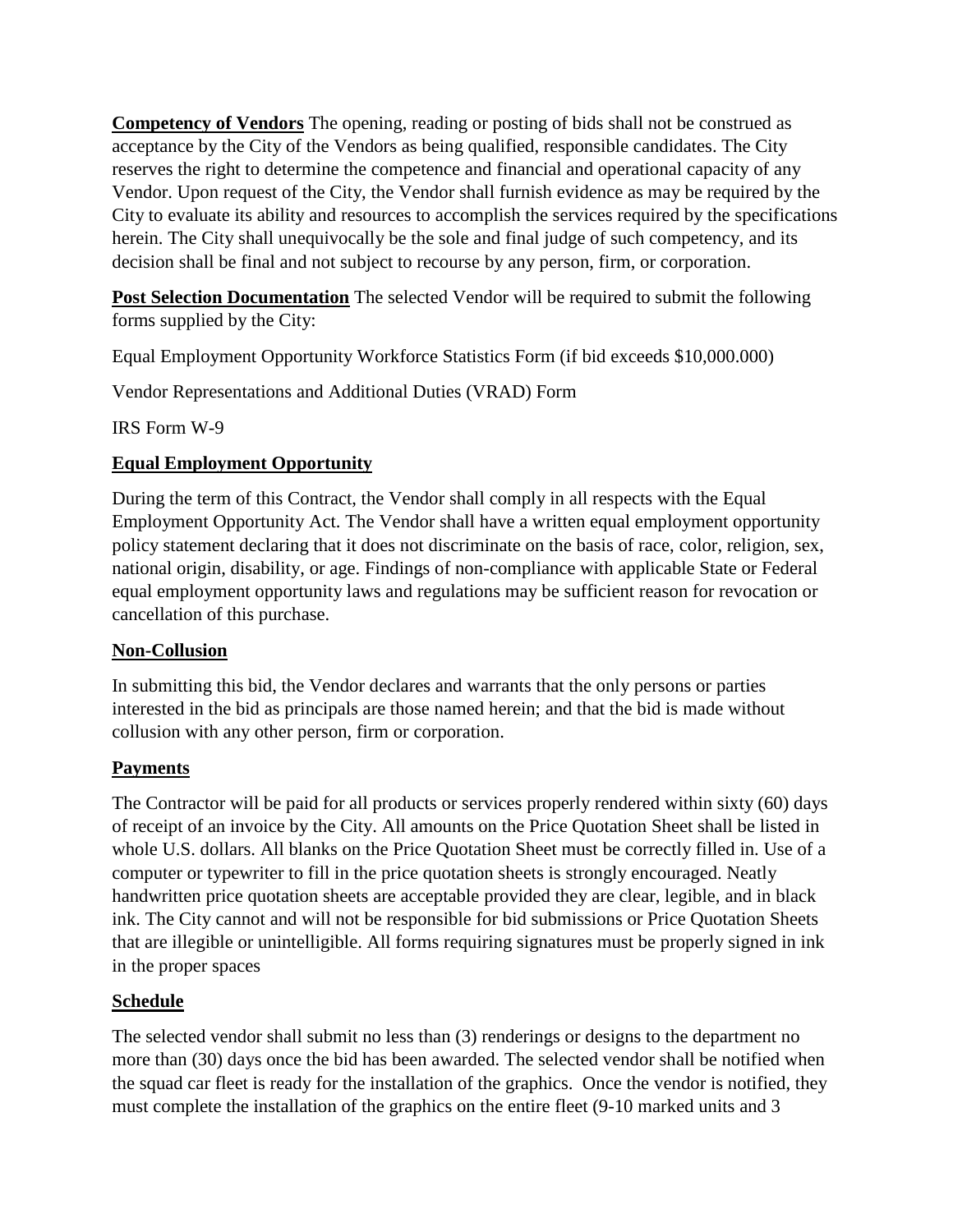unmarked) within (60) days of the notification. The Police Department and Vendor may enter in to an agreement that may extend the installation time for unforeseen or extenuating circumstances. Regardless, this extension will not exceed (60) days from the original date of notification that the squad cars were available for the graphics installation.

## **SPECIFICATIONS**

## **1. Number of Units**

The City is requesting bids for the design and installation of graphics on the incoming Urbana Police squad car fleet, 2022 Ford Explorers in dark blue. The graphics would be installed on 9-10 marked squad cars, one of which may require canine markings. The other three would only require numbering. The specific equipment is listed below:

## 2. **Requirements**

- No less than (3) graphic designs for the department to choose from
- High quality material for graphics
- Some of the graphic material must be reflective, which will be determined based on the design